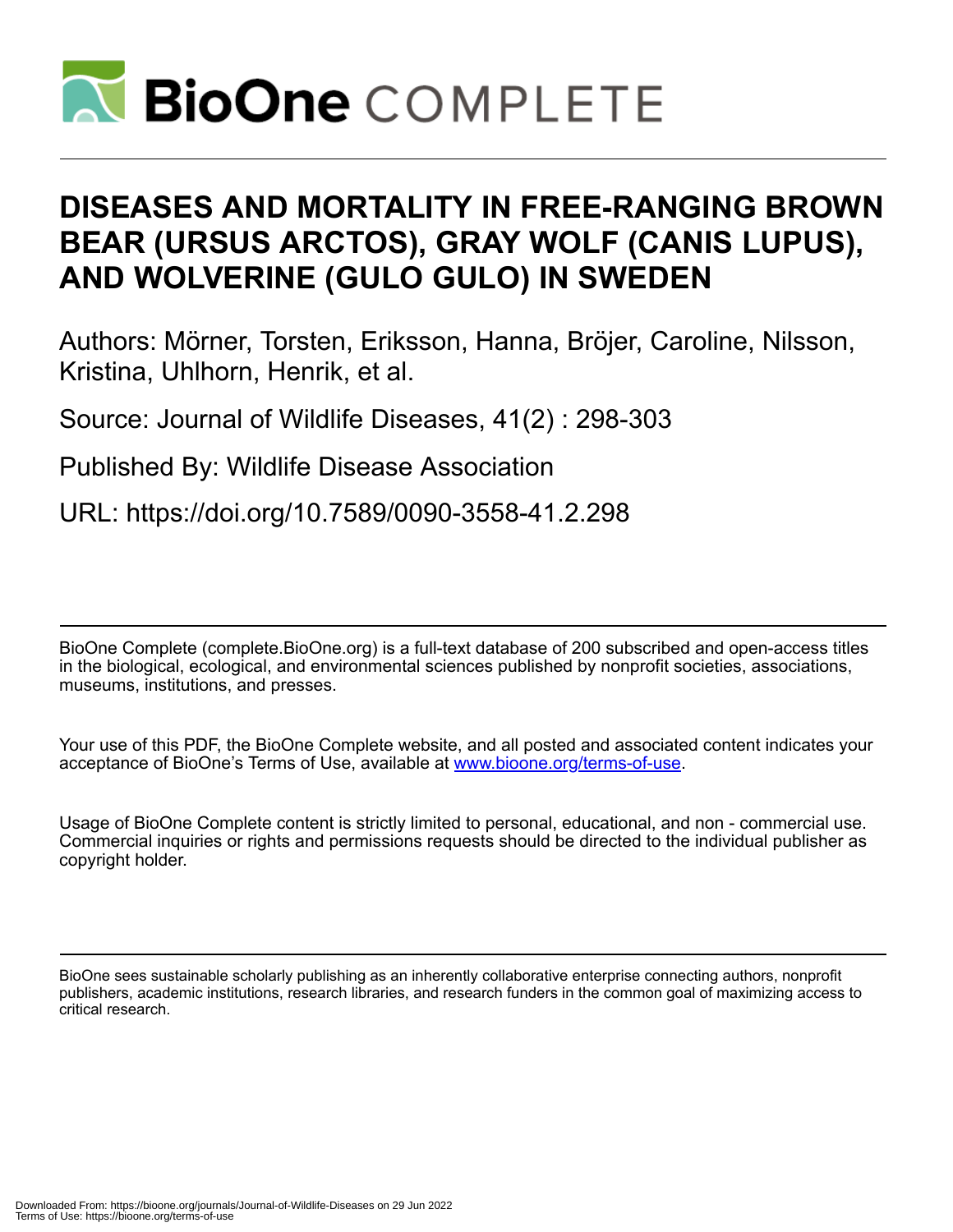# **DISEASES AND MORTALITY IN FREE-RANGING BROWN BEAR (URSUS ARCTOS), GRAY WOLF (CANIS LUPUS), AND WOLVERINE (GULO GULO) IN SWEDEN**

**Torsten Mo¨ rner,**1,5 **Hanna Eriksson,**<sup>2</sup> **Caroline Bro¨jer,**<sup>1</sup> **Kristina Nilsson,**<sup>1</sup> **Henrik Uhlhorn,**<sup>1</sup> **Erik Agren,<sup>3</sup> Carl Hård af Segerstad,<sup>3</sup> Désirée S. Jansson,<sup>4</sup> and Dolores Gavier-Widén<sup>1</sup>** 

<sup>1</sup> Department of Wildlife, National Veterinary Institute, SE-751 89 Uppsala, Sweden

<sup>2</sup> Åkervägen 24E, SE-952 62 Kalix, Sweden

<sup>3</sup> Department of Pathology, National Veterinary Institute, SE-751 89 Uppsala, Sweden

<sup>4</sup> Department of Poultry, National Veterinary Institute, SE-751 89 Uppsala, Sweden

<sup>5</sup> Corresponding author (email: torsten.morner@sva.se)

ABSTRACT: Ninety-eight brown bears (*Ursus arctos*), 20 gray wolves (*Canis lupus*), and 27 wolverines (*Gulo gulo*), all free-ranging, were submitted to the National Veterinary Institute, Uppsala, Sweden, during 1987–2001 for investigation of diseases and causes of mortality. The most common cause of natural death in brown bears was infanticide. Infanticide also was observed in wolverines but not in wolves. Traumatic injuries, originating from road or railway accidents, were the most common cause of death in wolves and occurred occasionally in brown bears. Most wolverines were submitted as forensic cases in which illegal hunting/poaching was suspected. Sarcoptic mange was observed in several wolves but not in brown bears or wolverines. Sarcoptic mange most likely was acquired from infected red foxes (*Vulpes vulpes*) that were killed by wolves. Other parasites and infectious diseases were only found sporadically.

*Key words:* Brown bear, *Canis lupus,* diseases, forensic medicine, *Gulo gulo,* infanticide, mange, mortality, pathology, *Sarcoptes scabiei,* trauma, *Ursus arctos,* wolf, wolverine.

# **INTRODUCTION**

Free-ranging populations of brown bear (*Ursus arctos*) and gray wolf (*Canis lupus*) have increased on the Scandinavian Peninsula during the last two decades, whereas wolverine (*Gulo gulo*) numbers have slowly declined. The brown bear population in Sweden was estimated at approximately 1,000 animals in the year 2001; the most recent estimate of the wolverine population was 250 animals (Anonymous, 1999). Approximately 25 yr ago, the wolf population included less than five individuals, but during the last 20 yr, it has increased to more than 100 animals (Anonymous, 1999). Sweden has a hunting season for brown bears, and approximately 50–60 are harvested annually. General county permits issued by the Swedish Environmental Protection Board regulate this hunting, and a limited number of permits are issued to each county. Permits to capture or kill wolverines (usually two–five animals) are issued by the Swedish Environmental Protection Board for protecting semidomestic herds of reindeer (*Rangifer* *tarandus*) in northern parts of Sweden. The wolf is almost completely protected by national legislation, and only a limited number of permits for killing individual problem wolves have been issued.

Brown bears, wolves, and wolverines that are found dead in nature, that die during research, or that are shot with permission from the Swedish Environmental Protection Board or county authorities are, according to Swedish legislation, the property of the Swedish state. Dead animals of these species must be reported to the local police and, thereafter, submitted to the National Veterinary Institute (NVI) or the Swedish Natural History Museum for examination and preservation. Because it is responsible for forensic cases, the NVI receives a majority of these animals when natural mortality because of disease is suspected and when the cause of death is not obvious. Animals that die in conjunction with wildlife research projects also are submitted to the NVI.

General knowledge about diseases and natural mortality among free-ranging bears, wolves, and wolverines in Sweden is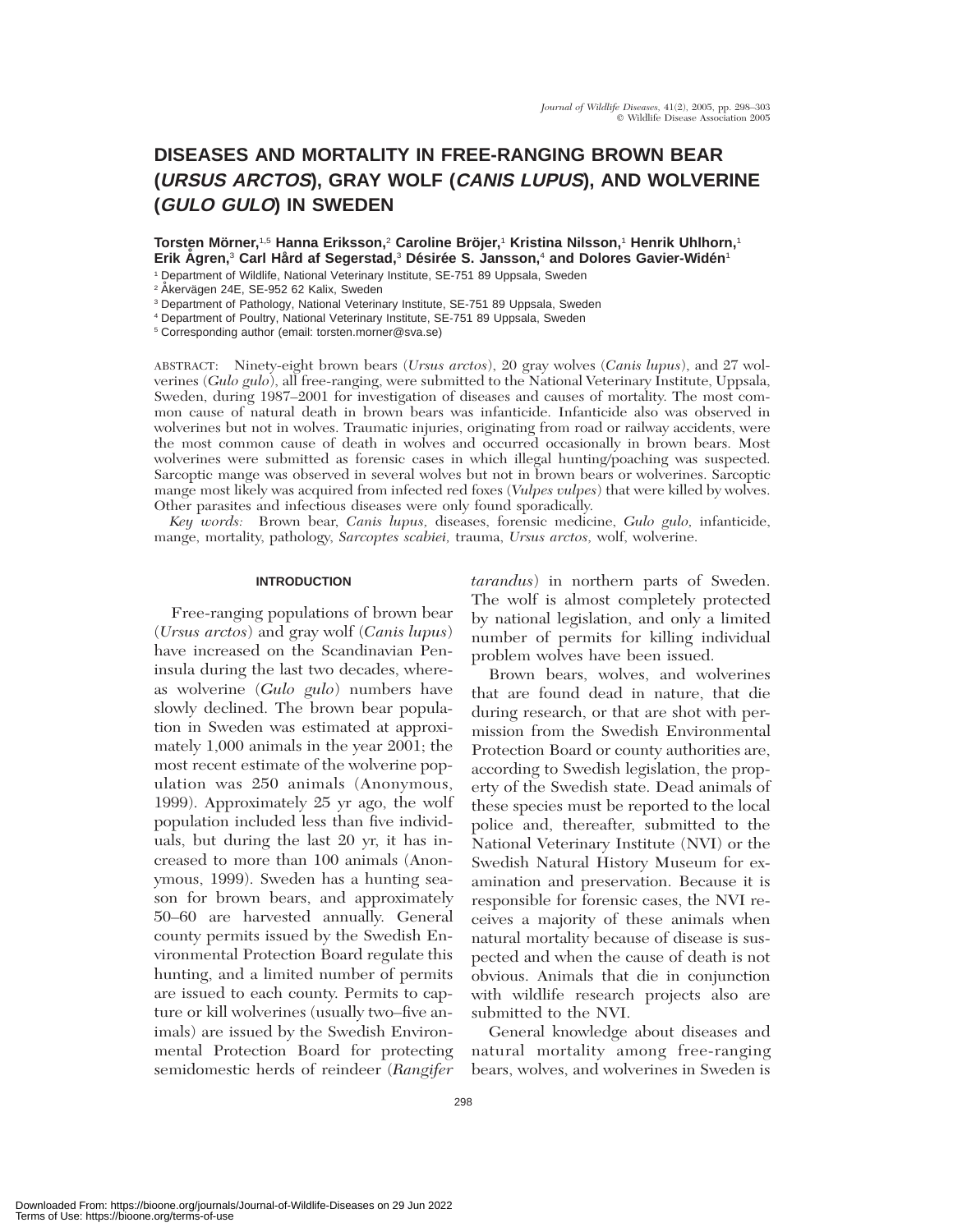sparse, mainly because of the depressed populations during recent decades and limited submissions for diagnostic evaluation. This information is important, because excessive natural mortality can have negative impacts on management success for these species. With recent increases of large-predator populations in Sweden, increasing numbers of animals are available for diagnostic evaluation at the NVI every year. The present study summarizes diseases and causes of death of brown bears, wolves, and wolverines examined at the NVI from 1987 to 2001.

### **MATERIALS AND METHODS**

Ninety-eight free-ranging brown bears, 20 wolves, and 27 wolverines examined at the NVI between 1987 and 2001 were included in the present study. Necropsies were conducted on all animals according to a standard protocol, with special attention given to forensic cases. For cases in which poaching was suspected, as well as in most forensic cases, the whole animal was radiographed to detect fragments of bullets or lead pellets. Animals were aged according to body size, weight, and dental development and were classified as juvenile  $(\leq 1 \text{ yr})$ , young  $(1-2 \text{ yr})$  $yr$ , or old  $(\geq 3 yr)$ .

Specimens from liver, spleen, kidney, heart, and lung, as well as any tissue with signs of disease, were fixed in 10% neutral buffered formalin, sectioned at  $4 \mu$ , and examined histologically. When bacterial infections were suspected, liver and spleen or tissues with lesions were cultured for bacterial growth. In cases when parasitic infections were suspected, macroscopic examinations of the stomach, intestine, and lungs as well as fecal floatation and washing tissue through a sieve were used to recover parasites for identification. Samples of diaphragm or cheek muscle were routinely evaluated for *Trichinella* spp. by trichinoscopy or a digestion method (Roneus and Christensson, 1979).

## **RESULTS**

#### **Brown bear**

Causes of mortality in brown bears are shown in Table 1. The most frequent cause of natural death was traumatic injury; 16 bears (16% of total submissions) were killed by other bears. All but one of these cases were young bears, and based on supporting observations from the field, these

TABLE 1. Causes of mortality in brown bears (*Ursus arctos*) examined at the National Veterinary Institute, Sweden, in the years 1987–2001.

| Cause of mortality             | No. of animals $(\%)$ |
|--------------------------------|-----------------------|
| Killed by bear                 | 16(16)                |
| Vehicular collision            | 5(5)                  |
| Emaciation                     | 3(3)                  |
| Circulatory collapse           | 2(2)                  |
| Septicemia                     | 1(1)                  |
| Forensic cases <sup>a</sup>    | 41(42)                |
| Euthanized <sup>b</sup>        | 12(13)                |
| Wildlife research <sup>c</sup> | 9(9)                  |
| Unknown                        | 7(7)                  |
| Total                          | 98 (100)              |
|                                |                       |

<sup>a</sup> Killed by hunters in self-defense or suspected to be illegally shot

<sup>b</sup> Killed because either repeatedly killing domestic animals or appearing in villages and/or eating out of garbage bins or bee houses

<sup>c</sup> Died in conjunction with immobilization

were classified as infanticide. Nine of these bears were less than 1 yr old, and six were 1–2 yr old. Eight were females, and seven were males. One bear was an adult female, and in this case, a male bear killed both cub and sow. Road accidents were the cause of mortality in five bears (5%). Three bears (3%), all younger than 1 yr, died from starvation.

Most forensic cases involved bears killed by hunters in self-defense during moose hunting. Seven bears were killed with special permission, because they were repeatedly appearing inside villages and/or eating from garbage bins.

Nine and 41 bears were examined for intestinal parasites and *Trichinella* spp., respectively. No parasites were detected.

#### **Wolf**

Causes of mortality in wolves are shown in Table 2. The most common cause of death in wolves (seven animals, 35% of total) was traumatic injuries associated with vehicular collisions.

One wolf, a young female, was killed as a result of a broken skull. Presumably, this injury was inflicted by a moose, as determined by supporting field evidence (observed tracks) that indicated a fight had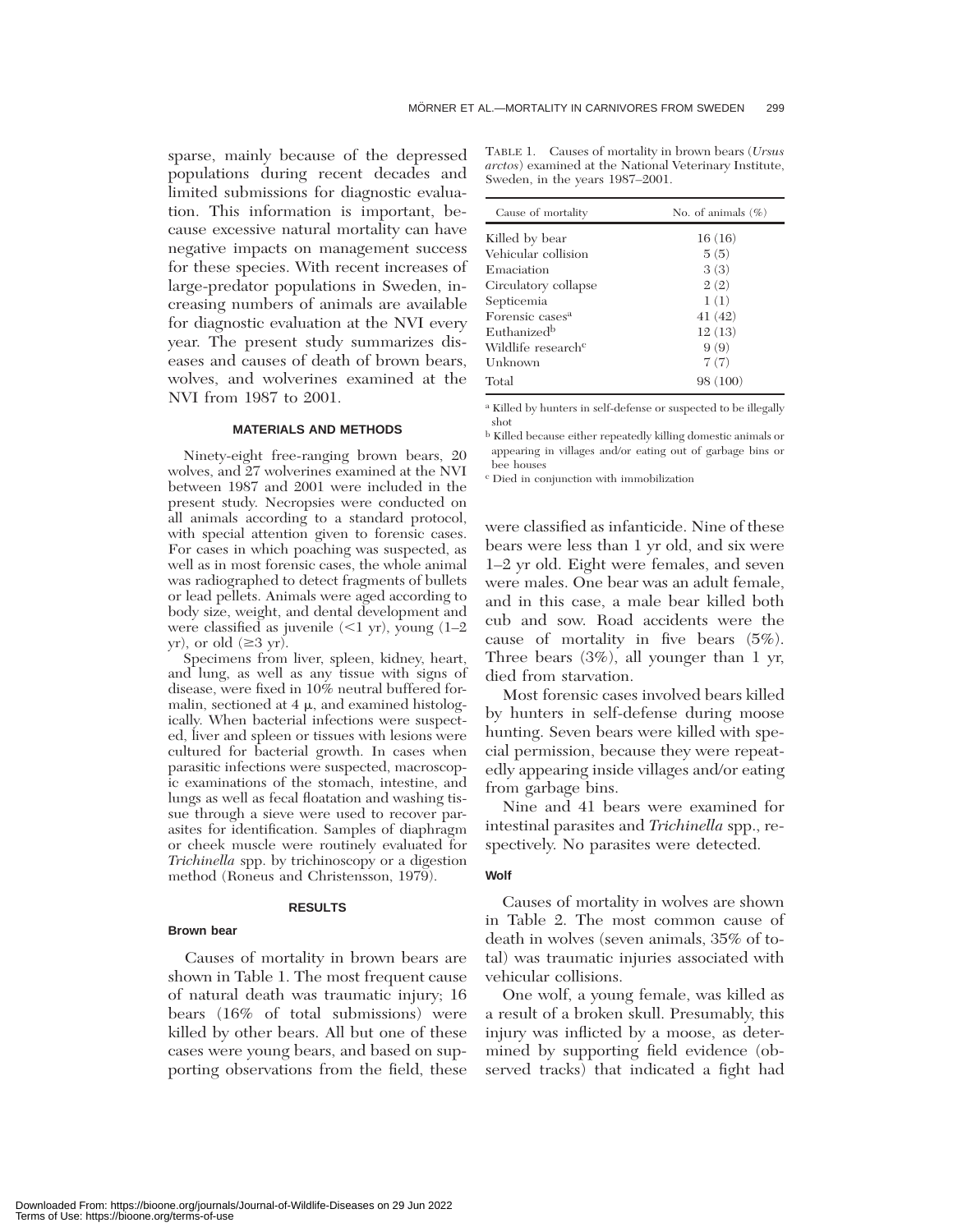TABLE 2. Causes of mortality in wolves (*Canis lupus*) examined in the National Veterinary Institute, Sweden, in the years 1987–2001.

| Cause of mortality          | No. of animals $(\%)$ |
|-----------------------------|-----------------------|
| Sarcoptic mange             | 4(20)                 |
| Traffic collision           | 7(35)                 |
| Killed by moose             | 1(5)                  |
| Septicemia                  | 1(5)                  |
| Malformation                | 1(5)                  |
| Forensic cases <sup>a</sup> | 4(20)                 |
| Euthanized <sup>b</sup>     | 1(5)                  |
| Unknown                     | 1(5)                  |
| Total                       | 20(100)               |

TABLE 3. Causes of mortality in wolverines (*Gulo gulo*) examined in the National Veterinary Institute, Sweden, in the years 1987–2001.

| Cause of mortality             | No. of animals $(\%)$ |
|--------------------------------|-----------------------|
| Predator/other wolverine       | 11(41)                |
| Nephritis                      | 1(4)                  |
| Forensic cases <sup>a</sup>    | 9(33)                 |
| Wildlife research <sup>b</sup> | 3(11)                 |
| Unknown                        | 3(11)                 |
| Total                          | 27(100)               |

<sup>a</sup> Killed by hunters in self-defense or suspected to be illegally shot

<sup>b</sup> Killed because either repeatedly killing domestic animals or appearing in villages and/or eating out of garbage bins or bee houses

taken place between a moose and wolves. Sarcoptic mange, most likely acquired from affected red foxes (*Vulpes vulpes*), was the primary mortality factor in four wolves. Three of the four cases of sarcoptic mange occurred in the year 2001 in a family group; one 1-yr-old animal and two 1.5 yr-old animals were affected. Septicemia, caused by *Pasteurella multocida,* was observed in one wolf.

Malformation of the spinal cord was observed in a 6-yr-old male with hemivertebra of the seventh thoracic vertebra. Increasingly debilitating clinical signs were observed by volunteers tracking this animal approximately 3 wk before it was killed. The animal was finally paralyzed in the hind legs and was incontinent.

One female was killed because of increasing interactions with male dogs. Concern existed that cross-breeding might occur, and she had repeatedly killed hunting dogs. Four wolves were examined as forensic cases, and all four animals were killed illegally (either shot or run over by snowmobile).

Seven animals were investigated for intestinal parasites and nine for *Trichinella* spp. Of these, one wolf was infected with *Taenia hydatigena* and another with *Uncinaria stenocephala.*

<sup>a</sup> Killed by hunters in self-defense or suspected to be illegally shot

<sup>b</sup> Died in conjunction with immobilization

#### **Wolverine**

Causes of mortality in wolverines are shown in Table 3. The most common cause of death (11 animals, 41% of submissions) was traumatic injuries inflicted by other predators or wolverines. Other wolverines were identified as the source of this trauma in four cases; the source was uncertain in the remaining seven cases. Chronic nephritis was the primary cause of death in an old and emaciated male. Nine wolverines were examined as forensic cases, and all were found to have been either shot or killed in an illegal activity, such as being run over by a snowmobile and killed by a head trauma.

### **DISCUSSION**

The present study was restricted to animals submitted to the NVI, and the results may not accurately represent all causes of natural mortality among these species in Sweden. For example, very young animals will be underrepresented in such submissions because of the den-related behavior of these species. These results, however, do provide information about causes of death associated with animals likely to be detected and reported by both the public and wildlife professionals. Many of the submitted animals were radiocollared as part of unrelated scientific studies. This was particularly true for wolves, because a large proportion of the existing population in Sweden is radiocollared and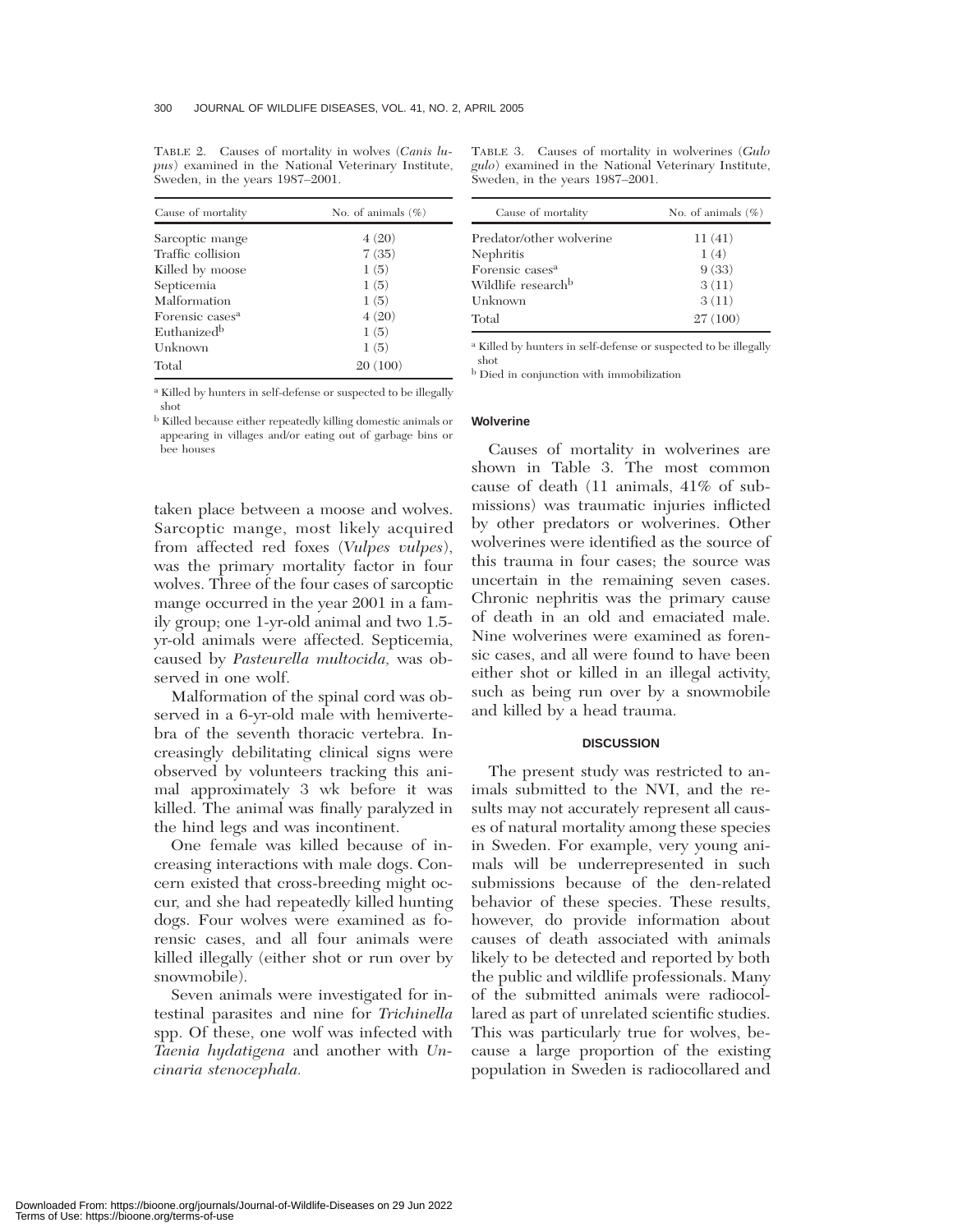most adults are found after death. This should provide very complete and accurate information regarding adult wolf mortality in the future.

Overall, the most common cause of death in brown bears, wolves, and wolverines was traumatic injuries, and in wolves, these injuries were associated with vehicles. This may reflect the natural habit of wolves to move long distances from forests in the west and north of Sweden into more populated and road-dense areas in the east and south. Only five brown bears (5%) and none of the wolverines died from vehiclerelated injuries, reflecting that these animals live in sparsely populated mountain and forest areas in the north and west of Sweden; both areas have few major roads. This contrasts with the results reported for black bears (*Ursus americanus*) in Florida, USA, where accidents related to vehicles caused more than 50% of reported mortality (Dunbar et al., 1998). This difference may be explained by the fact that Florida has a road-dense area.

In brown bears and wolverines, intraspecies killing (infanticide) was the most common cause of natural mortality. Infanticide often could be verified with supportive field evidence of fighting, because animals were radiocollared or being tracked. Infanticide is believed to relate to limited resources, social pathology, parental manipulation, predation, and/or sexual selection (Hausfater and Hrdy, 1984), and it has been reported in a large number of animal species and humans (Hrdy, 1979; Hausfater and Hrdy, 1984; Dunn et al., 2002). Infanticide has been reported previously among brown bears in Sweden (Swenson et al., 1997). Intraspecific fighting among wolverines also has been reported previously in northern Scandinavia and was the most important cause of juvenile mortality (Person et al., 2003). Infanticide in brown bears probably is associated most commonly with territorial males (Swenson et al., 1997). As indicated by one observed case in which both an adult female and her cub were killed, such

mortality also may occur in adults while presumably defending their young.

Several ongoing wildlife research programs in Sweden involve large predators, and a large number of the brown bears, wolves, and wolverines are currently fitted with radiocollars or intra-abdominal radiotransmitters. These animals are easily found when dead; this allows accurate estimates of illegal hunting, which unfortunately still occurs in Sweden (World Wildlife Fund Sweden, 2001).

Mortality caused by infectious diseases in free-ranging brown bears appears to be uncommon. Captive brown bears reportedly have died from Aujeszky's disease (Banks et al., 1999), but this disease has not been observed in free-ranging animals, even in areas where wild boar (*Sus scrofa*) are infected (Capua et al., 1997). Mortality caused by infectious diseases, with the exception of sarcoptic mange, also seems to be rare in free-ranging wolves in Sweden. We found one case of septicemia caused by *P. multocida* but no indications of mortality associated with any other infectious disease. Reports on infectious diseases in free-ranging wolves include canine parvovirus infection (Mech and Sagar, 1993; Johnson et al., 1994), rabies (Rupprecht et al., 2001), canine distemper (Johnson et al., 1994), and leptospirosis (Khan, 1991). Mortality among wolf pups has been reported as a possible result of canine parvovirus or canine distemper infection in wild wolf packs in the USA (Johnson et al., 1994; Mech et al., 1997). Both the presence and potential impact of viral infections in Swedish wolves are unknown, and to our knowledge, no serologic data are available. Because the causes of mortality among wolf pups in Sweden are also unknown, obtaining more information regarding viral or bacterial diseases that occur in the wolf population may be warranted. The potential impact of sarcoptic mange, which was found in several wolves of the present study, also deserves attention, especially given the social behavior of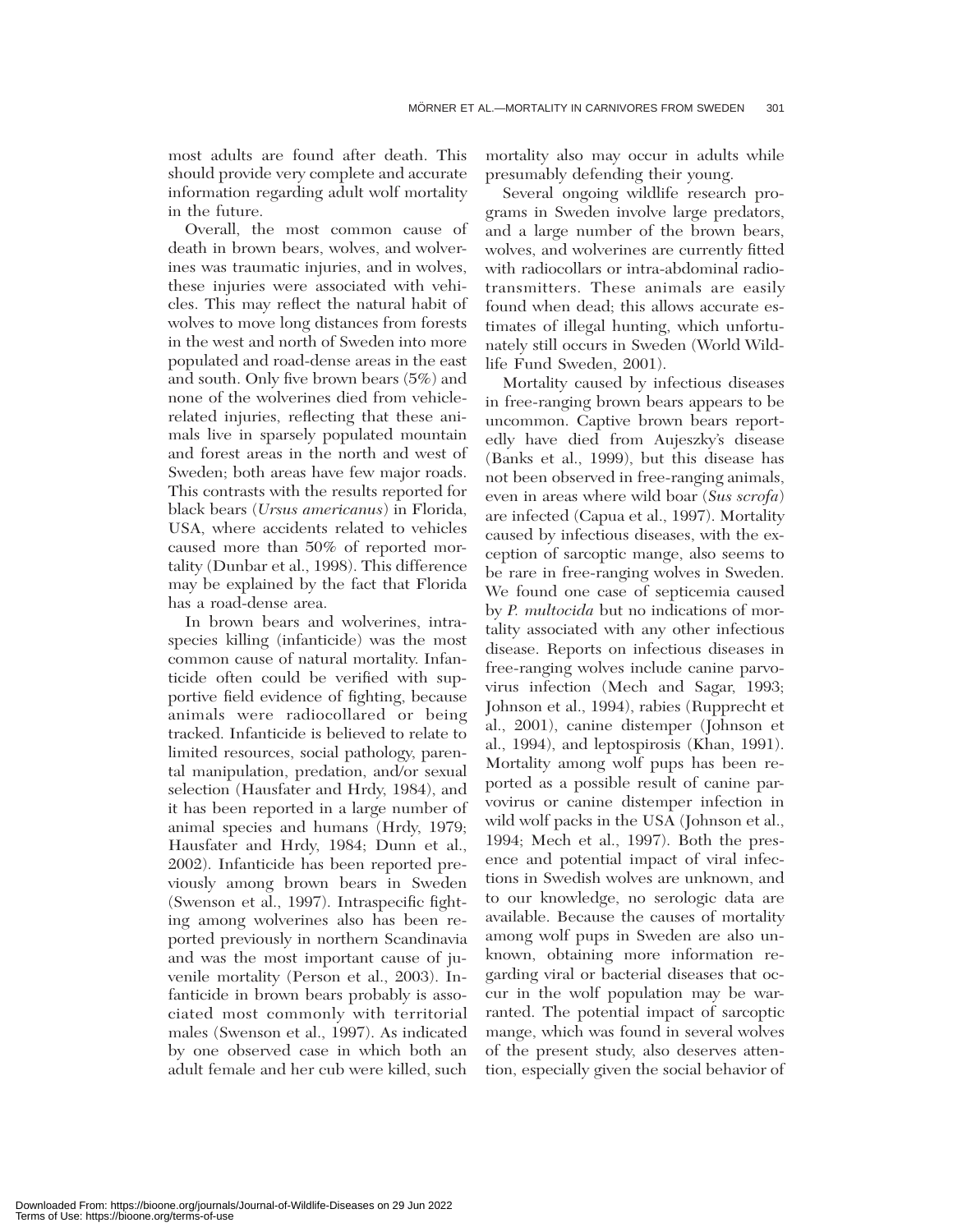this species and the potential for introduction by other domestic or wildlife species.

Information related to diseases and mortality in wolverines is sparse. Addison and Boles (1978) as well as Wilson and Zarnke (1985) reported on parasites in wolverines, and with the exception of a serologic survey of orthopoxviruses in carnivores in Scandinavia (Tryland et al., 1998), we could find no other reports of infectious diseases in wolverines.

Endoparasites were uncommon in all species included in the present study. This is in contrast to results for these species reported from North America (Addison and Boles, 1978; Phillips and Scheck, 1991) and Belarus (Shimalov and Shimalov, 2000), where endoparasites appear to occur more frequently. *Trichinella* spp. is reported in wolves from many parts of the world (Dick and Pozio, 2001) and in grizzly bears from Alaska (Zarnke et al., 1997). This parasite is quite common in red foxes in Sweden, and it has been found previously in large predators in Sweden (Mörner, 1992). The reason we did not detect *Trichinella* spp. in brown bears in the present study is not understood but may relate to food habits. Brown bears do not normally feed on red foxes or badgers (*Meles meles*) (Dahle, 1996; Sandegren and Swenson, 1997), which represent the main reservoirs of *Trichinella* spp. in Sweden. *Trichinella* spp. also was not found in 20 brown bears examined during the 1970s in Sweden (Roneus and Christensson, 1979) but was reported to be present in 9% of brown bears and 33% of the wolves examined in Finland from 1996 to 1998 (Oivanen et al., 2002). The high prevalence among wolves in Finland could be related to the high infection rate (38%) of *Trichinella* spp. in the raccoon dog (*Nyctereutes procyonides*), which is not present in Sweden (Oivanen et al., 2002). In Finland, the infection rates in brown bears and wolves were highest in the southwestern part of the country, where the raccoon dog is common.

Malformation of the spinal cords was

observed in one 6-yr-old male wolf. This male is believed to have sired two litters. If hereditary, this malformation might be important in the future wolf population, as has been described in dogs (Kramer et al., 1982). However, no more cases of spinal cord malformations have been observed during the last 3 yr.

Swedish brown bear and wolf populations currently are increasing, and the animals generally are in good condition. The present report demonstrates that infectious diseases, possibly with the exception of sarcoptic mange in wolves, do not seem to be a factor that is negatively impacting these populations. Illegal killing and mortality associated with other human activity, however, are problems that could potentially impact future management of these species, especially in the case of the wolf population. The cause of the negative trend in wolverine numbers is unknown, but results suggest that it may relate to illegal killing.

#### **ACKNOWLEDGMENTS**

We gratefully acknowledge Ewa Backman, Helene Gustafsson, Hans Kanbjer, Stern Lundin, and Johan Karevik for excellent technical assistance. We also acknowledge Marie-Pierre Ryser-Degiorgis and Arne Söderberg for valuable discussions.

#### **LITERATURE CITED**

- ADDISON, E. M., AND B. BOLES. 1978. Helminth parasites of wolverine, *Gulo gulo,* from the District of Mackenzie, Northwest Territories. Canadian Journal of Zoology 56: 2241–2242.
- ANONYMOUS. 1999. Sammanhållen rovdjurspolitik, Slutbetänkande av rovdjurs-utredningen SOU 1999:146, 348 pp. [Report to the Swedish Government. In Swedish.]
- BANKS, M., L. S. TORRACA, A. G. GREENWOOD, AND D. C. TAYLOR. 1999. Aujeszky's disease in captive bears. Veterinary Record 145: 362–365.
- CAPUA, I., R. FICO, M. BANKS, M. TAMBA, AND G. GAZETTA. 1997. Isolation and characterization of an Aujeszk's disease virus naturally infecting wild boar (*Sus scrofa*). Veterinary Microbiology 55: 141–146.
- DAHLE, B. 1996. Nutritional ecology of brown bears (*Ursus arctos*) in Scandinavia with special reference to moose (*Alces alces*). MS Thesis, Nor-